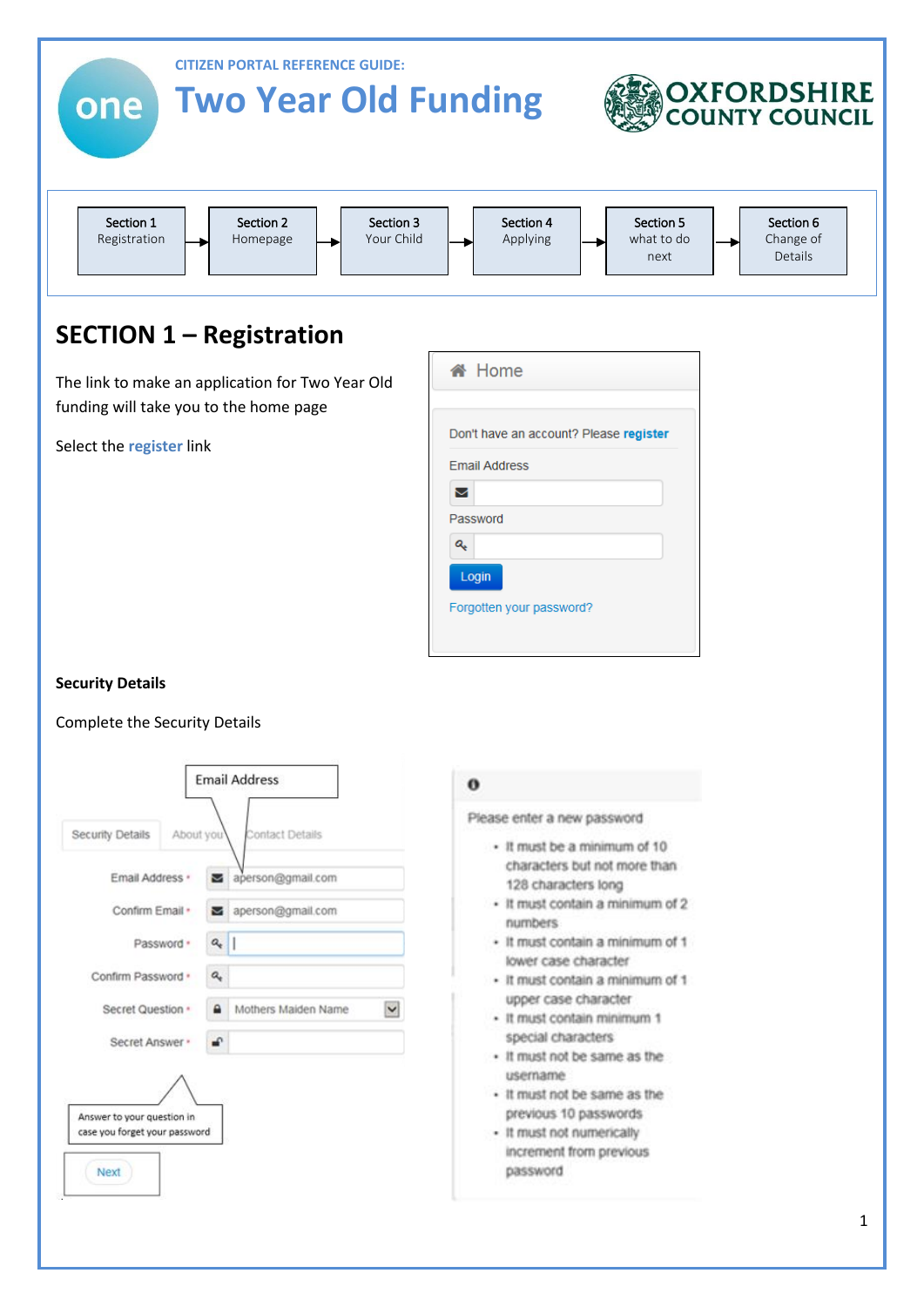| <b>Security Details</b> | About you     | <b>Contact Details</b>                |
|-------------------------|---------------|---------------------------------------|
|                         | Title *<br>க் | Please select                         |
| Forename *              | д             |                                       |
| Surname *               | д             |                                       |
| Gender *                | А.            | Please select a gender<br>$\check{ }$ |
|                         |               | <b>Previous</b><br><b>Next</b>        |

#### **Contact Details**

### Enter your Postcode and press

| <b>Find Address</b>                                                                                                        | When you find your address click                                                                                                                                                                                                        |                               | Select |                                                                                                                                              |
|----------------------------------------------------------------------------------------------------------------------------|-----------------------------------------------------------------------------------------------------------------------------------------------------------------------------------------------------------------------------------------|-------------------------------|--------|----------------------------------------------------------------------------------------------------------------------------------------------|
| <b>Security Details</b><br>About you                                                                                       | <b>Contact Details</b>                                                                                                                                                                                                                  |                               |        |                                                                                                                                              |
| address is not listed, press the 'Enter Address Manually' and type the correct address in the boxes provided<br>Postcode * | <b>MK41 6AS</b><br>₩<br><b>Find Address</b><br>25, Milton Road, Clapham, Bedford, MK41 6AS<br>44, Milton Road, Clapham, Bedford, MK41 6AS<br>66, Milton Road, Clapham, Bedford, MK41 6AS<br>85, Milton Road, Clapham, Bedford, MK41 6AS | <b>Enter Address Manually</b> |        | To find your home address please enter your postcode and then click Find Address. If you do not know your postcode, look it up here. If your |
|                                                                                                                            | 101, Milton Road, Clapham, Bedford, MK41 6AS                                                                                                                                                                                            |                               |        |                                                                                                                                              |
|                                                                                                                            | Select                                                                                                                                                                                                                                  |                               |        |                                                                                                                                              |

If you cannot find your address you add your address manually -

**Enter Address Manually** 

After telling us where you live provide us with at least one telephone number

| <b>House Number</b>  |            | 66                                                                 |                              |
|----------------------|------------|--------------------------------------------------------------------|------------------------------|
| House Name           | 番          |                                                                    |                              |
| <b>Building Name</b> | 番          |                                                                    |                              |
| <b>Street Name</b>   | 聋          | Milton Road                                                        |                              |
| District / Village   | 爵          | Clapham                                                            |                              |
| Town                 |            | <b>Bedford</b>                                                     |                              |
| County               | 骨          |                                                                    |                              |
| Postcode ·           |            | <b>MK41 6AS</b>                                                    |                              |
| Country              | $\bullet$  | Please select<br>v                                                 |                              |
|                      |            | <b>Find Address</b>                                                |                              |
|                      |            | Please supply a telephone number where you can be contacted during | $\bullet$                    |
| Home Phone           | <b>C</b>   | 01234 838080<br>$\mathsf{x}$                                       | Please enter your home phone |
| <b>Mobile Number</b> | $\Box$     |                                                                    | number                       |
| <b>Work Phone</b>    | $\epsilon$ |                                                                    |                              |
|                      |            |                                                                    |                              |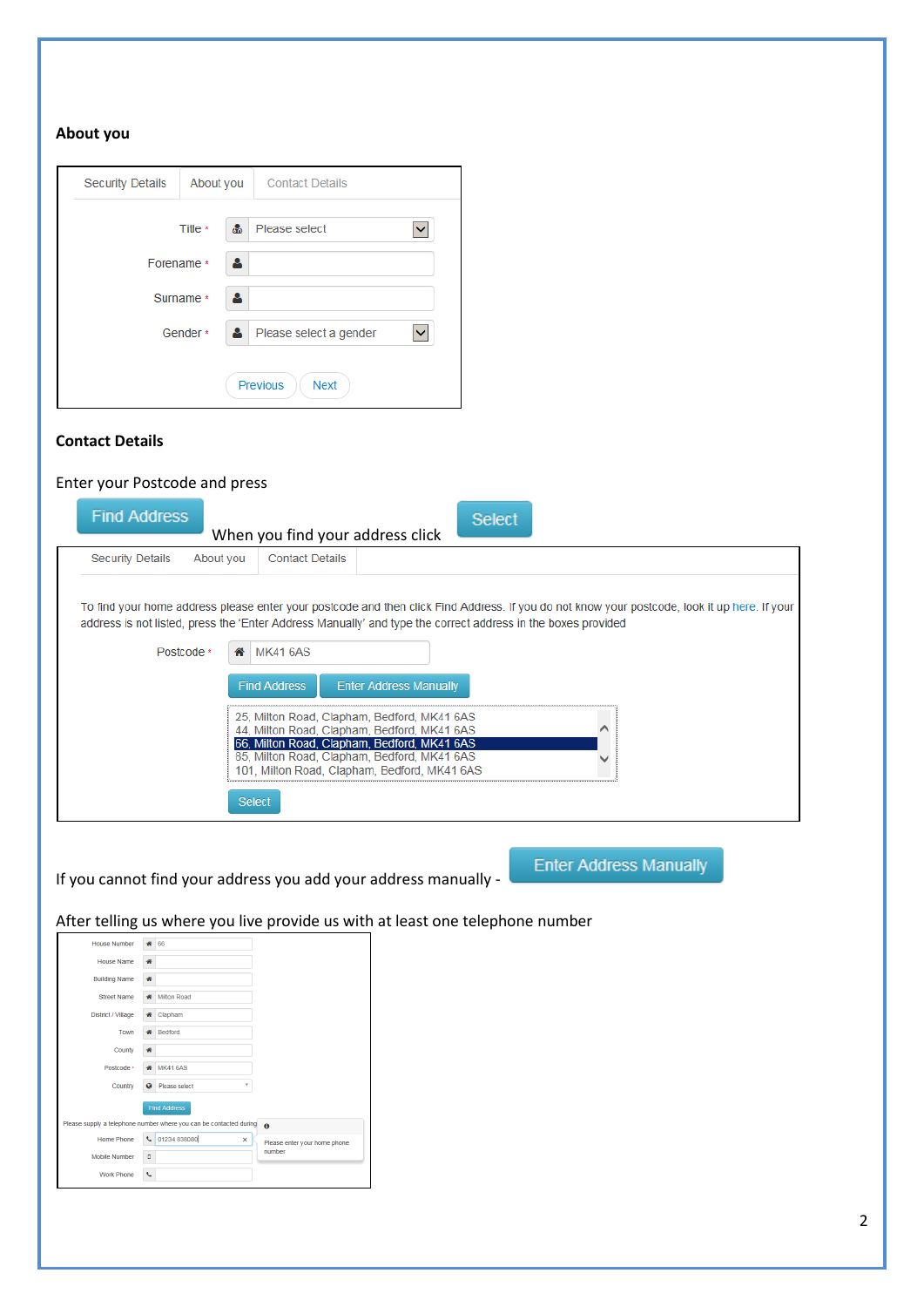Finally press

**Submit Registration** 

## **Nearly done...**

We've sent you an email containing a link. You'll need to click the link to confirm your email address as your new username.

#### You will then get an email

Thank you for registering with the Citizen Portal.

To activate your account we need you to confirm your email address is valid. To do this, click on the link below this will take you to a page where you can enter your password and login.

ain

https://vm2008x64r2/CitizenPortal/Account.Mvc/CompleteRegistration/1116 c24f5101-36c5-4450-853c-3141565009aa

Please note: if you are unable to click on this link, carefully copy and paste the text into your Internet browser.

Kind Regards, Portal Administrator

Click on the link or copy and paste it into your Internet Browser

# Thank you for registering

Thank you for confirming your email address. Your registration is now complete. When you sign in, use your email address as your username.

Press the Home button



|   | <b>Email Address</b>              |
|---|-----------------------------------|
|   | ◘ aperson@gmail.com               |
|   | Password                          |
| Q |                                   |
|   | Login<br>Forgotten your password? |
|   |                                   |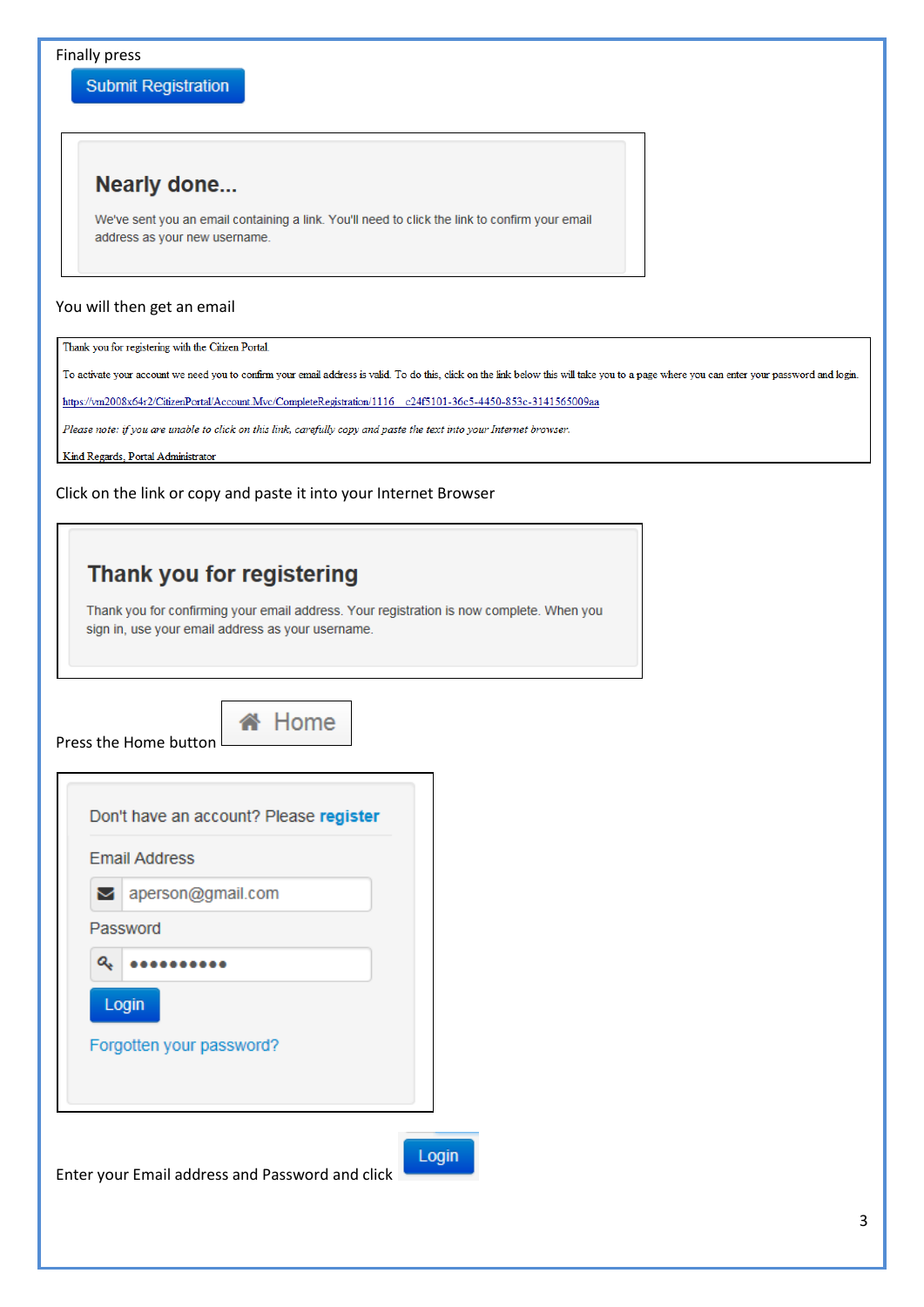| <b>SECTION 2 - Home Page</b>                                                                                                                                                                                                                                                                                                                                                                                                                                                                                                                                                                                                                                                                                                                                                                         |                                                 |
|------------------------------------------------------------------------------------------------------------------------------------------------------------------------------------------------------------------------------------------------------------------------------------------------------------------------------------------------------------------------------------------------------------------------------------------------------------------------------------------------------------------------------------------------------------------------------------------------------------------------------------------------------------------------------------------------------------------------------------------------------------------------------------------------------|-------------------------------------------------|
| Return to<br><b>COXFORDSHIRE</b><br>Home                                                                                                                                                                                                                                                                                                                                                                                                                                                                                                                                                                                                                                                                                                                                                             | Change your<br>details<br><b>Citizen Portal</b> |
| K <sup>4</sup> Home                                                                                                                                                                                                                                                                                                                                                                                                                                                                                                                                                                                                                                                                                                                                                                                  | & My Account<br>$\Phi$ Sign Out                 |
|                                                                                                                                                                                                                                                                                                                                                                                                                                                                                                                                                                                                                                                                                                                                                                                                      | Log out                                         |
| <b>Welcome to Oxfordshire County</b><br><b>Council's Citizen Portal</b><br>Use this site to check whether you are eligible for free early education for your two-year-old.<br>If you would like to talk to someone before you complete an application, please contact the Family Information<br>Service at Oxfordshire County Council.<br>To see if your 2 year old is eligible for the free 15 hours, start by clicking the Funded Early Education for Two<br>Year Olds button and add your child's details.<br>Read your messages<br>Make an<br>Application<br>My Family<br><b>Funded Early</b><br><b>Messages</b><br><b>Education for</b><br><b>Two Year Olds</b><br><b>SECTION 3 – Adding your Child and Applications</b><br><b>Funded Early</b><br><b>Education for</b><br><b>Two Year Olds</b> | Tell us about<br>your family                    |
| Funded Early Education for Two Year Old Children                                                                                                                                                                                                                                                                                                                                                                                                                                                                                                                                                                                                                                                                                                                                                     |                                                 |
| Welcome to the 2 Year Old Funding homepage. Manage all of your tasks from this central location.                                                                                                                                                                                                                                                                                                                                                                                                                                                                                                                                                                                                                                                                                                     |                                                 |
| Children whose age is covered by the funded early education for two year old children arrangements<br>No eligible children found for 2 Year Old Funding                                                                                                                                                                                                                                                                                                                                                                                                                                                                                                                                                                                                                                              |                                                 |
| <b>Back</b>                                                                                                                                                                                                                                                                                                                                                                                                                                                                                                                                                                                                                                                                                                                                                                                          | <b>Add Child</b>                                |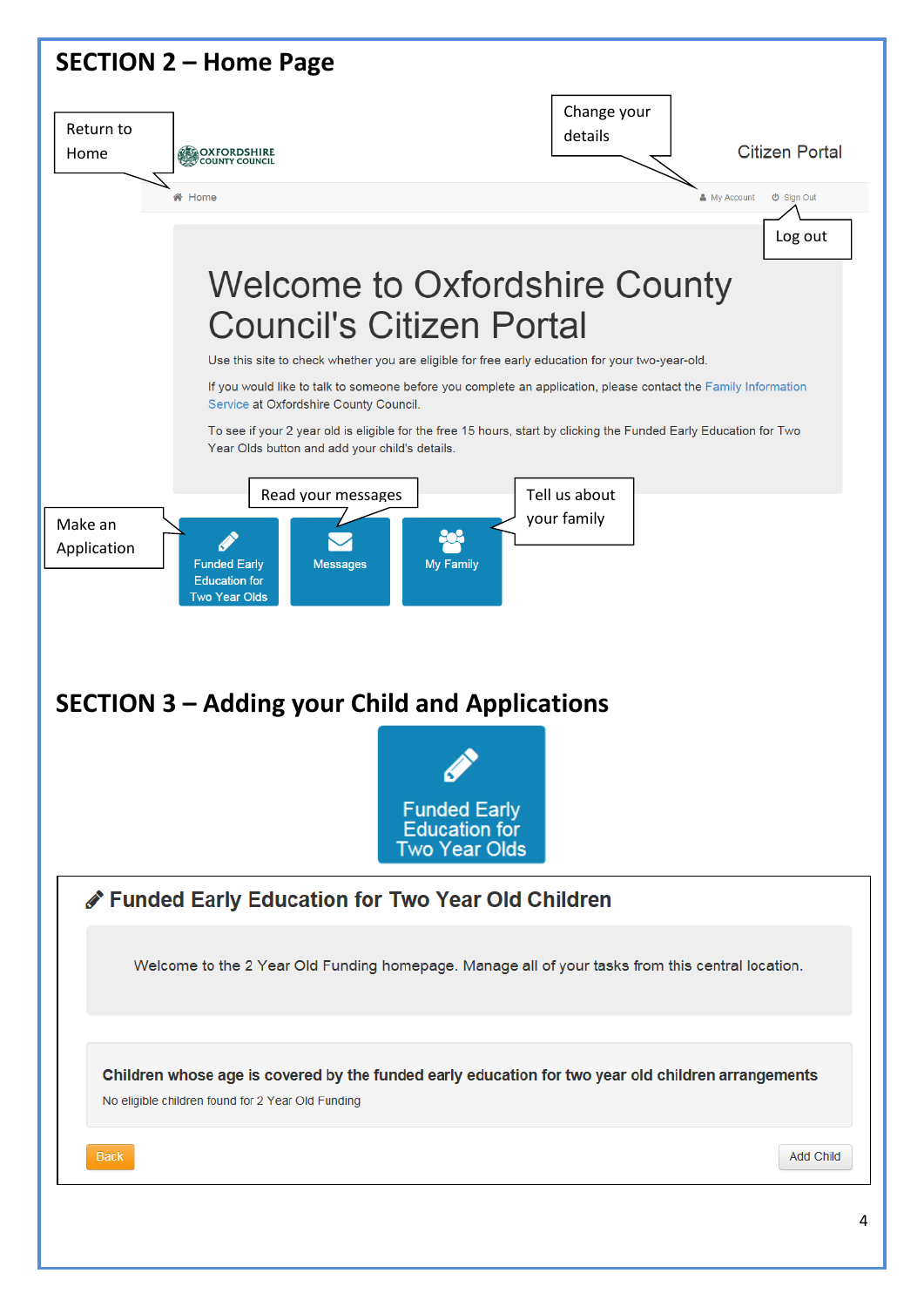If you have used this website before you maybe be presented with details of your children, if they are eligible for TYOF you will be able to select and apply. However, it is more likely that this is the first time you have used this site and we have no details about your children – so click

| <b>Add Child</b>               |                                                                                                                   |
|--------------------------------|-------------------------------------------------------------------------------------------------------------------|
| <b>Add Child</b>               |                                                                                                                   |
| Add a child                    |                                                                                                                   |
| Forename                       | Your child's legal<br>Daisy                                                                                       |
| Surname                        | User                                                                                                              |
| Gender                         | Gender<br>Female                                                                                                  |
| Date of Birth                  | 鱛<br>10-March-2015<br>Date of Birth                                                                               |
| Ethnicity                      | <b>WBRI - White British</b>                                                                                       |
| <b>First Language</b>          | <b>Ethnicity, First Language and</b><br>$\overline{\mathbf{v}}$<br>English<br><b>Relationship</b> $-$ type in the |
| Relationship to Child          | first characters to find the<br>E)<br>Father                                                                      |
|                                | code you need<br>Your relationship to this child (i.e. you are the Father of t                                    |
| <b>Parental Responsibility</b> | O Yes<br>$\bigcirc$ No                                                                                            |
| <b>Select Address</b>          | If you have legal responsibility for this child, select Yes<br>Select of your child<br>has the same               |
|                                | 66 Milton Road Clapham Bedford MK41 6AS<br>address                                                                |
|                                | <b>O</b> Click to add new address                                                                                 |
| Cancel                         | Continue                                                                                                          |

## **Citizen Portal**

| Home                                                                                                                                                                                                                                                                                                                                                                                    | <b>R</b> My Account<br><b>の Sign Out</b><br>■ English/Cymraeg -<br>Proceed if your<br><b>Education for Two Year Old Children</b><br>child is the right age                                                                                                                                                                                                                                                       |
|-----------------------------------------------------------------------------------------------------------------------------------------------------------------------------------------------------------------------------------------------------------------------------------------------------------------------------------------------------------------------------------------|------------------------------------------------------------------------------------------------------------------------------------------------------------------------------------------------------------------------------------------------------------------------------------------------------------------------------------------------------------------------------------------------------------------|
| Welcome To Two Year Old Funding                                                                                                                                                                                                                                                                                                                                                         |                                                                                                                                                                                                                                                                                                                                                                                                                  |
| Here you can apply to receive funding for your two year old.<br>Economic Claim<br>Here you can make an application based on economic grounds. Most applicants<br>will want this option. This option covers children who live with families who claim:<br>• Income Support<br>· Income Based Jobseekers' Allowance                                                                       | Non-economic Claim<br>Here you can make an application based on non-economic grounds. A child can<br>get free early education based on non-economic criteria if any of the following<br>apply:<br>• They are looked after by a local council                                                                                                                                                                     |
| · Income related Employment and Support Allowance<br>. Support under Part VI of the of the Immigration & Asylum Act 1999<br>. The Guaranteed element of State Pension Credit<br>· Universal Credit<br>• Child Tax Credit, and/or Working Tax Credit provided your annual household<br>income does not exceed more than £16,190 as assessed by HMRC<br><b>Start Economic Application</b> | . They have a current Statement of Special Education Needs (SEN) or and<br>Education, Health and Care (EHC) plan<br>• They get Disability Living Allowance (DLA)<br>. They've left care under a Special Guardianship Order (SGO), Child<br>Arrangements Order or Adoption Order<br>Supporting documents will be required and should be attached to the application.<br>nic Application<br>Start your application |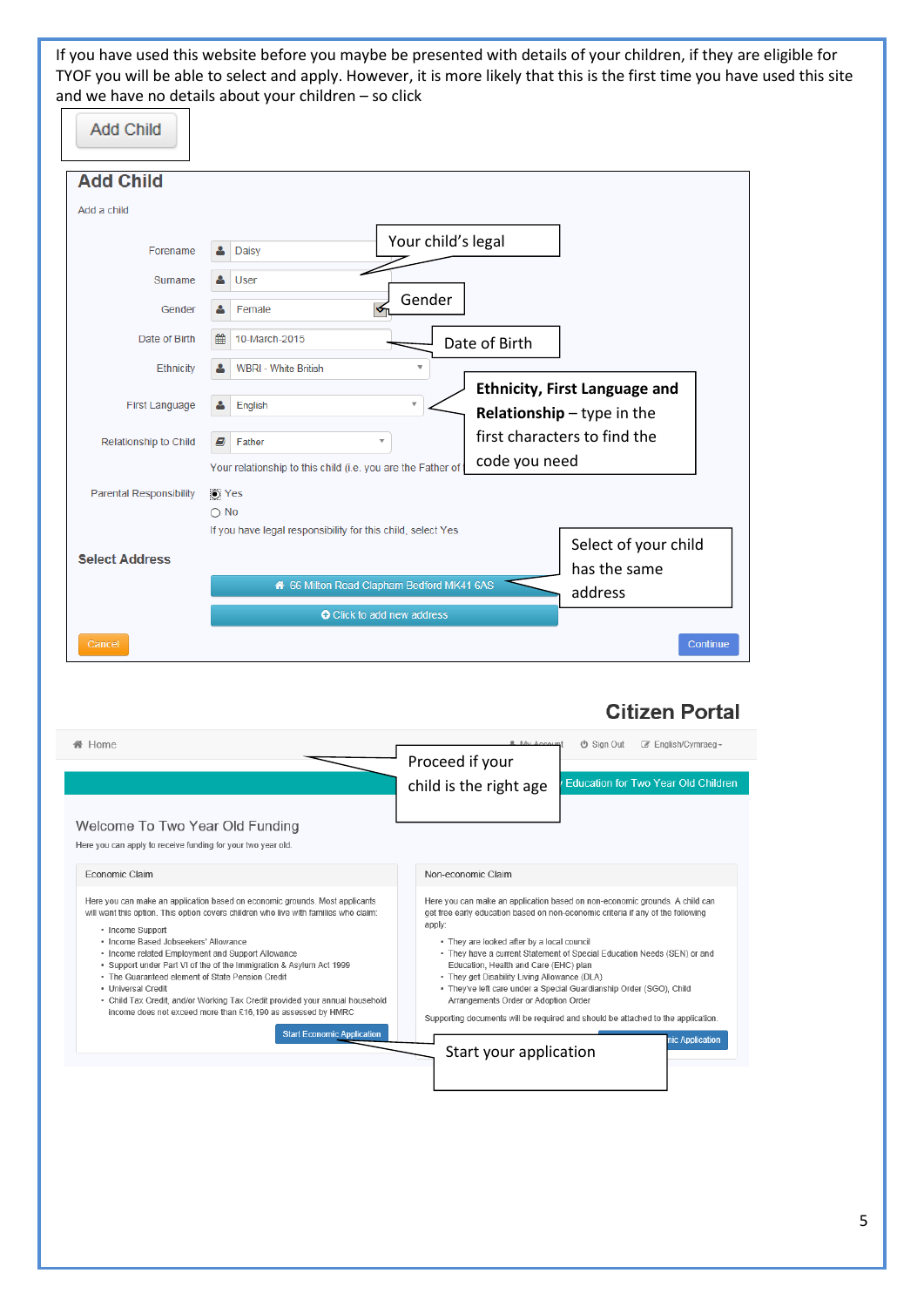| <b>Economic Claim</b>                                                                                                                                                                     |                                                                                                                                                                                                                  |
|-------------------------------------------------------------------------------------------------------------------------------------------------------------------------------------------|------------------------------------------------------------------------------------------------------------------------------------------------------------------------------------------------------------------|
|                                                                                                                                                                                           | You may make a claim for Two Year Old Funding (TYOF) due to Economic (e.g. Benefits) or Non-Economic Grounds.<br>(e.g. Disability, Child in Care, Adoption). Follow these steps to apply under Economic grounds. |
| Claim on economic grounds<br>Selecting                                                                                                                                                    | will show you the Carer details to populate the DOB, you can choose to populate either                                                                                                                           |
|                                                                                                                                                                                           | Continue<br>the National Insurance number or the National Asylum Seekers number. And click                                                                                                                       |
| Step 1<br>Personal Informatio<br><b>Personal Details</b><br>Please provide the following information. This is required by DWP to check whether you are eligible for Two Year Old Funding. | $\leftarrow$ Step 2 $\leftarrow$ Step 3 Step 4                                                                                                                                                                   |
| Date Of Birth *<br>■ 12/12/1998<br>Please enter either:                                                                                                                                   | If your details are not correct, please navigate to the<br>Contact Details section using the My Account link in the<br>navigation bar                                                                            |
| National Insurance No. (e.g. AB123456C)<br><b>E</b> AB123456C<br>Or<br>National Asylum Seekers No. (e.g. 13 / 07 / 56789)                                                                 | <b>Address</b><br>4 66, Milton Road, Clapham, Bedford, MK41 6AS<br>Home Phone                                                                                                                                    |
| $\blacksquare$                                                                                                                                                                            | € 01234 838080<br><b>Mobile Number</b><br>$\Box$                                                                                                                                                                 |
|                                                                                                                                                                                           | Gender<br>$\Delta$ Male                                                                                                                                                                                          |
| <b>Daisy User</b><br>Female<br>Gender<br>13-Mar-2012<br>Date of Birth<br>Back<br><b>Review the Summary</b>                                                                                | Continue                                                                                                                                                                                                         |
| <b>Application</b>                                                                                                                                                                        | Funded Early Education for Two Year Old Children<br>Step 1<br>Step 4<br>Step 2<br>Step 3<br><b>Personal Information</b><br><b>Summary</b><br><b>Results</b><br><b>Give Consent</b><br>۵<br><b>Print this</b>     |
| <b>Summary</b>                                                                                                                                                                            | page                                                                                                                                                                                                             |
| <b>Applicant Details</b>                                                                                                                                                                  |                                                                                                                                                                                                                  |
| <b>Mr Bill User</b>                                                                                                                                                                       |                                                                                                                                                                                                                  |
| Gender                                                                                                                                                                                    | <b>Male</b>                                                                                                                                                                                                      |
| Date Of Birth                                                                                                                                                                             | 12-Dec-1998                                                                                                                                                                                                      |
| <b>Address</b>                                                                                                                                                                            | 66, Milton Road, Clapham, Bedford, MK41 6AS                                                                                                                                                                      |
| <b>Home Phone</b>                                                                                                                                                                         | 01234 838080                                                                                                                                                                                                     |
| <b>National Insurance No</b>                                                                                                                                                              | $\triangle$ R123456C                                                                                                                                                                                             |
|                                                                                                                                                                                           |                                                                                                                                                                                                                  |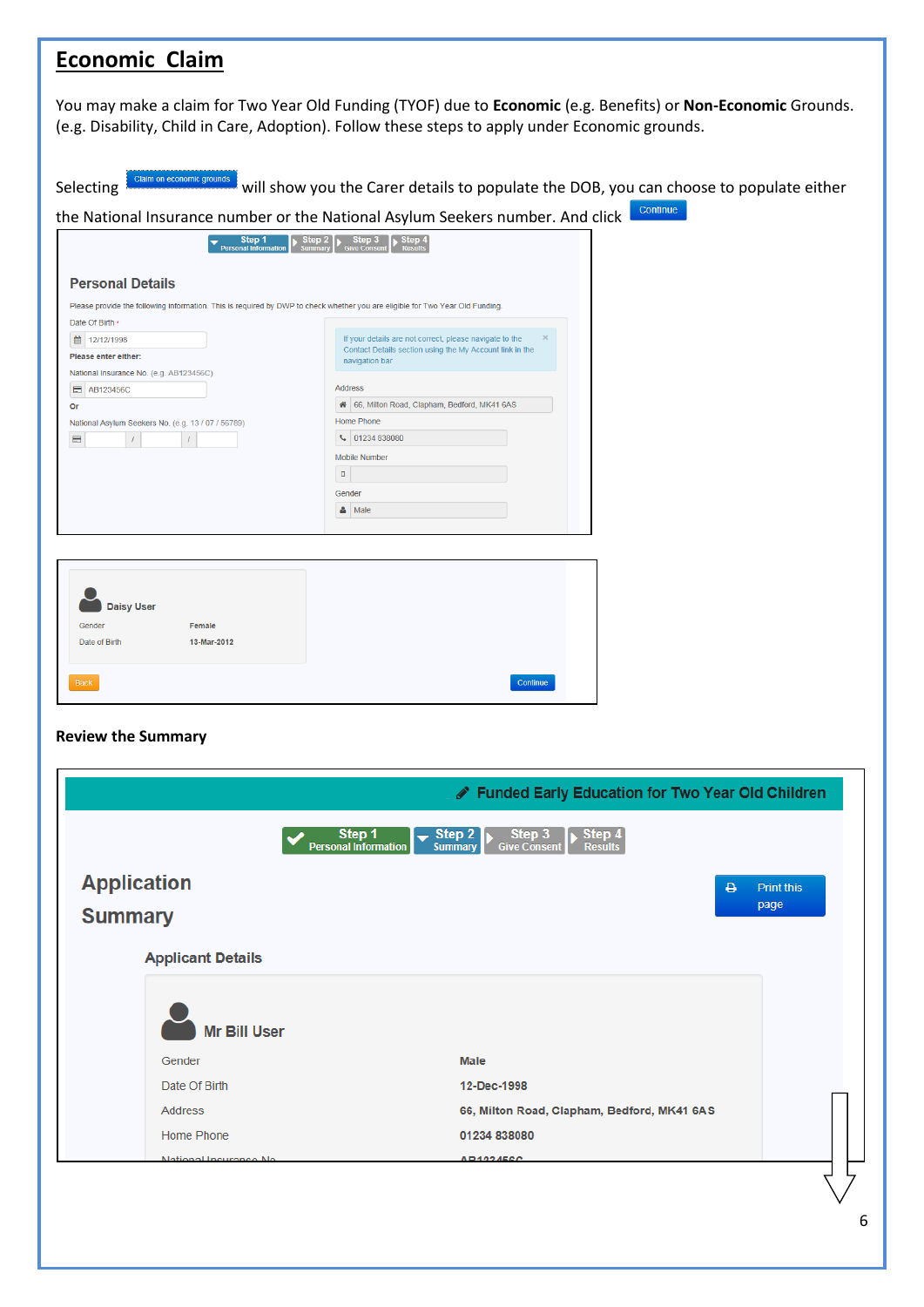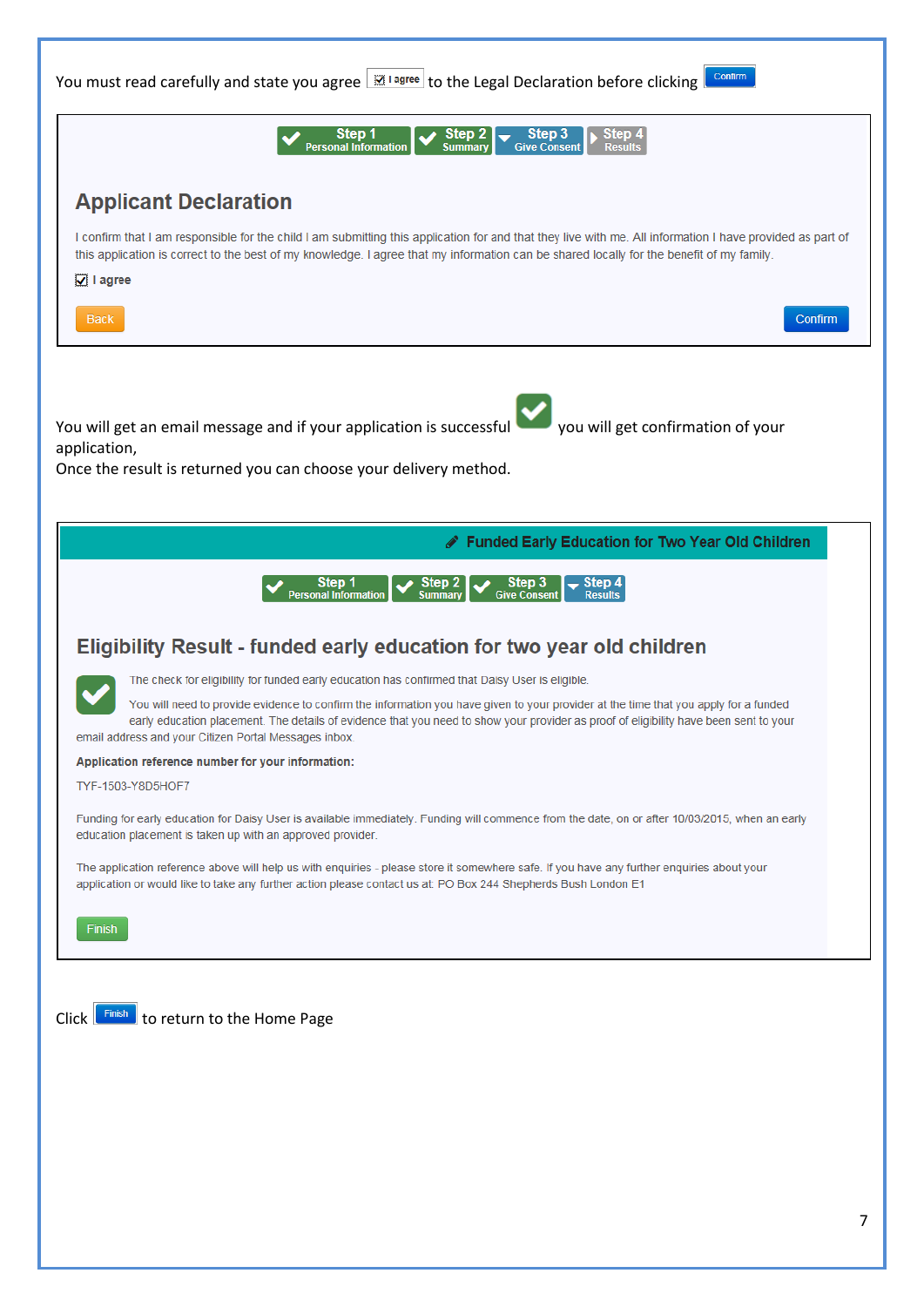| Eligibility Result - funded early education for two year old children<br>According to this check, your child is not eligible.<br>The details entered to run a check may be incorrect. Please check, update information where appropriate and re-run the check<br>Application reference number for your information:<br>TYF-1908-4OZMAVF4<br>Below are the details you used to determine if your child is<br>eligible or not. If you have entered your National insurance<br>number and/or your date of birth incorrrectly, please click on the<br>'Edit Details' button to amend them.<br><b>AMs Penelope Pitstop</b><br>Date Of Birth 01/01/1985<br>National Insurance No. AB123457B<br>You will be prompted to check the<br><b>Edit Details</b><br>If your application has come back with 'ineligible', you can perform a<br>NI number, DOB and Surname of<br>check using the details of another applicant who has parental responsibility. You will<br>the first applicant.<br>need their name, National Insurance Number and date of birth.<br><b>Second Applicant Details</b><br>Then you have the further option of<br>The application reference above will help us with enquiries - please store it somewhere safe.<br>performing a check on a second<br>applicant<br>After checking your data, if you still think your child is eligible then please click the 'Help Request' button<br><b>Request Help</b><br>Lastly you can click on the 'Request<br>Help' button.<br><b>Finish</b><br>By clicking on 'Request Help' the following screen comes up.<br>You can state why you believe the funding criteria is met and attach any documentary proof. This comes through to<br>the Early Education Funding Team for them to check the application manually.<br>Follow the instructions on the screen<br>Funded Early Education for Two Year Old Children<br><b>Request Help</b><br>. Type a message in the box below to contact us about the Two-Year-Old funding application.<br>. Explain why you think your child is eligible. If you have received a postcard, quote the code or tell us which benefit you are receiving.<br>. Attach files as evidence. E.g. screenshots or scans of documents detailing benefits you are receiving.<br>. Or else type "request manual eligibility check" in the text box below.<br>• Now click Submit<br>We will receive the help request and either approve, reject or request further information via the Portal. If we ask for further information we will allow you 2 weeks to respond. If we<br>don't hear from you within this time, we will close your application.<br>You can reapply if financial circumstances change. |                                                      | If the result is <b>the finally confirm</b> then you will see the below screen: |  |
|-------------------------------------------------------------------------------------------------------------------------------------------------------------------------------------------------------------------------------------------------------------------------------------------------------------------------------------------------------------------------------------------------------------------------------------------------------------------------------------------------------------------------------------------------------------------------------------------------------------------------------------------------------------------------------------------------------------------------------------------------------------------------------------------------------------------------------------------------------------------------------------------------------------------------------------------------------------------------------------------------------------------------------------------------------------------------------------------------------------------------------------------------------------------------------------------------------------------------------------------------------------------------------------------------------------------------------------------------------------------------------------------------------------------------------------------------------------------------------------------------------------------------------------------------------------------------------------------------------------------------------------------------------------------------------------------------------------------------------------------------------------------------------------------------------------------------------------------------------------------------------------------------------------------------------------------------------------------------------------------------------------------------------------------------------------------------------------------------------------------------------------------------------------------------------------------------------------------------------------------------------------------------------------------------------------------------------------------------------------------------------------------------------------------------------------------------------------------------------------------------------------------------------------------------------------------------------------------------------------------------------------------------------------------------------|------------------------------------------------------|---------------------------------------------------------------------------------|--|
|                                                                                                                                                                                                                                                                                                                                                                                                                                                                                                                                                                                                                                                                                                                                                                                                                                                                                                                                                                                                                                                                                                                                                                                                                                                                                                                                                                                                                                                                                                                                                                                                                                                                                                                                                                                                                                                                                                                                                                                                                                                                                                                                                                                                                                                                                                                                                                                                                                                                                                                                                                                                                                                                               |                                                      |                                                                                 |  |
|                                                                                                                                                                                                                                                                                                                                                                                                                                                                                                                                                                                                                                                                                                                                                                                                                                                                                                                                                                                                                                                                                                                                                                                                                                                                                                                                                                                                                                                                                                                                                                                                                                                                                                                                                                                                                                                                                                                                                                                                                                                                                                                                                                                                                                                                                                                                                                                                                                                                                                                                                                                                                                                                               |                                                      |                                                                                 |  |
|                                                                                                                                                                                                                                                                                                                                                                                                                                                                                                                                                                                                                                                                                                                                                                                                                                                                                                                                                                                                                                                                                                                                                                                                                                                                                                                                                                                                                                                                                                                                                                                                                                                                                                                                                                                                                                                                                                                                                                                                                                                                                                                                                                                                                                                                                                                                                                                                                                                                                                                                                                                                                                                                               |                                                      |                                                                                 |  |
|                                                                                                                                                                                                                                                                                                                                                                                                                                                                                                                                                                                                                                                                                                                                                                                                                                                                                                                                                                                                                                                                                                                                                                                                                                                                                                                                                                                                                                                                                                                                                                                                                                                                                                                                                                                                                                                                                                                                                                                                                                                                                                                                                                                                                                                                                                                                                                                                                                                                                                                                                                                                                                                                               |                                                      |                                                                                 |  |
|                                                                                                                                                                                                                                                                                                                                                                                                                                                                                                                                                                                                                                                                                                                                                                                                                                                                                                                                                                                                                                                                                                                                                                                                                                                                                                                                                                                                                                                                                                                                                                                                                                                                                                                                                                                                                                                                                                                                                                                                                                                                                                                                                                                                                                                                                                                                                                                                                                                                                                                                                                                                                                                                               |                                                      |                                                                                 |  |
|                                                                                                                                                                                                                                                                                                                                                                                                                                                                                                                                                                                                                                                                                                                                                                                                                                                                                                                                                                                                                                                                                                                                                                                                                                                                                                                                                                                                                                                                                                                                                                                                                                                                                                                                                                                                                                                                                                                                                                                                                                                                                                                                                                                                                                                                                                                                                                                                                                                                                                                                                                                                                                                                               |                                                      |                                                                                 |  |
|                                                                                                                                                                                                                                                                                                                                                                                                                                                                                                                                                                                                                                                                                                                                                                                                                                                                                                                                                                                                                                                                                                                                                                                                                                                                                                                                                                                                                                                                                                                                                                                                                                                                                                                                                                                                                                                                                                                                                                                                                                                                                                                                                                                                                                                                                                                                                                                                                                                                                                                                                                                                                                                                               |                                                      |                                                                                 |  |
|                                                                                                                                                                                                                                                                                                                                                                                                                                                                                                                                                                                                                                                                                                                                                                                                                                                                                                                                                                                                                                                                                                                                                                                                                                                                                                                                                                                                                                                                                                                                                                                                                                                                                                                                                                                                                                                                                                                                                                                                                                                                                                                                                                                                                                                                                                                                                                                                                                                                                                                                                                                                                                                                               |                                                      |                                                                                 |  |
|                                                                                                                                                                                                                                                                                                                                                                                                                                                                                                                                                                                                                                                                                                                                                                                                                                                                                                                                                                                                                                                                                                                                                                                                                                                                                                                                                                                                                                                                                                                                                                                                                                                                                                                                                                                                                                                                                                                                                                                                                                                                                                                                                                                                                                                                                                                                                                                                                                                                                                                                                                                                                                                                               |                                                      |                                                                                 |  |
|                                                                                                                                                                                                                                                                                                                                                                                                                                                                                                                                                                                                                                                                                                                                                                                                                                                                                                                                                                                                                                                                                                                                                                                                                                                                                                                                                                                                                                                                                                                                                                                                                                                                                                                                                                                                                                                                                                                                                                                                                                                                                                                                                                                                                                                                                                                                                                                                                                                                                                                                                                                                                                                                               |                                                      |                                                                                 |  |
|                                                                                                                                                                                                                                                                                                                                                                                                                                                                                                                                                                                                                                                                                                                                                                                                                                                                                                                                                                                                                                                                                                                                                                                                                                                                                                                                                                                                                                                                                                                                                                                                                                                                                                                                                                                                                                                                                                                                                                                                                                                                                                                                                                                                                                                                                                                                                                                                                                                                                                                                                                                                                                                                               |                                                      |                                                                                 |  |
|                                                                                                                                                                                                                                                                                                                                                                                                                                                                                                                                                                                                                                                                                                                                                                                                                                                                                                                                                                                                                                                                                                                                                                                                                                                                                                                                                                                                                                                                                                                                                                                                                                                                                                                                                                                                                                                                                                                                                                                                                                                                                                                                                                                                                                                                                                                                                                                                                                                                                                                                                                                                                                                                               |                                                      |                                                                                 |  |
|                                                                                                                                                                                                                                                                                                                                                                                                                                                                                                                                                                                                                                                                                                                                                                                                                                                                                                                                                                                                                                                                                                                                                                                                                                                                                                                                                                                                                                                                                                                                                                                                                                                                                                                                                                                                                                                                                                                                                                                                                                                                                                                                                                                                                                                                                                                                                                                                                                                                                                                                                                                                                                                                               |                                                      |                                                                                 |  |
|                                                                                                                                                                                                                                                                                                                                                                                                                                                                                                                                                                                                                                                                                                                                                                                                                                                                                                                                                                                                                                                                                                                                                                                                                                                                                                                                                                                                                                                                                                                                                                                                                                                                                                                                                                                                                                                                                                                                                                                                                                                                                                                                                                                                                                                                                                                                                                                                                                                                                                                                                                                                                                                                               |                                                      |                                                                                 |  |
|                                                                                                                                                                                                                                                                                                                                                                                                                                                                                                                                                                                                                                                                                                                                                                                                                                                                                                                                                                                                                                                                                                                                                                                                                                                                                                                                                                                                                                                                                                                                                                                                                                                                                                                                                                                                                                                                                                                                                                                                                                                                                                                                                                                                                                                                                                                                                                                                                                                                                                                                                                                                                                                                               |                                                      |                                                                                 |  |
|                                                                                                                                                                                                                                                                                                                                                                                                                                                                                                                                                                                                                                                                                                                                                                                                                                                                                                                                                                                                                                                                                                                                                                                                                                                                                                                                                                                                                                                                                                                                                                                                                                                                                                                                                                                                                                                                                                                                                                                                                                                                                                                                                                                                                                                                                                                                                                                                                                                                                                                                                                                                                                                                               |                                                      |                                                                                 |  |
| attach                                                                                                                                                                                                                                                                                                                                                                                                                                                                                                                                                                                                                                                                                                                                                                                                                                                                                                                                                                                                                                                                                                                                                                                                                                                                                                                                                                                                                                                                                                                                                                                                                                                                                                                                                                                                                                                                                                                                                                                                                                                                                                                                                                                                                                                                                                                                                                                                                                                                                                                                                                                                                                                                        |                                                      |                                                                                 |  |
| + Add file<br><b>Upload supporting</b>                                                                                                                                                                                                                                                                                                                                                                                                                                                                                                                                                                                                                                                                                                                                                                                                                                                                                                                                                                                                                                                                                                                                                                                                                                                                                                                                                                                                                                                                                                                                                                                                                                                                                                                                                                                                                                                                                                                                                                                                                                                                                                                                                                                                                                                                                                                                                                                                                                                                                                                                                                                                                                        | Please outline why you think your child is eligible. | Browse to the location of any files you would like to                           |  |

Tell us Why

 $N<sub>0</sub>$ 

| lomn |  |
|------|--|
|      |  |

8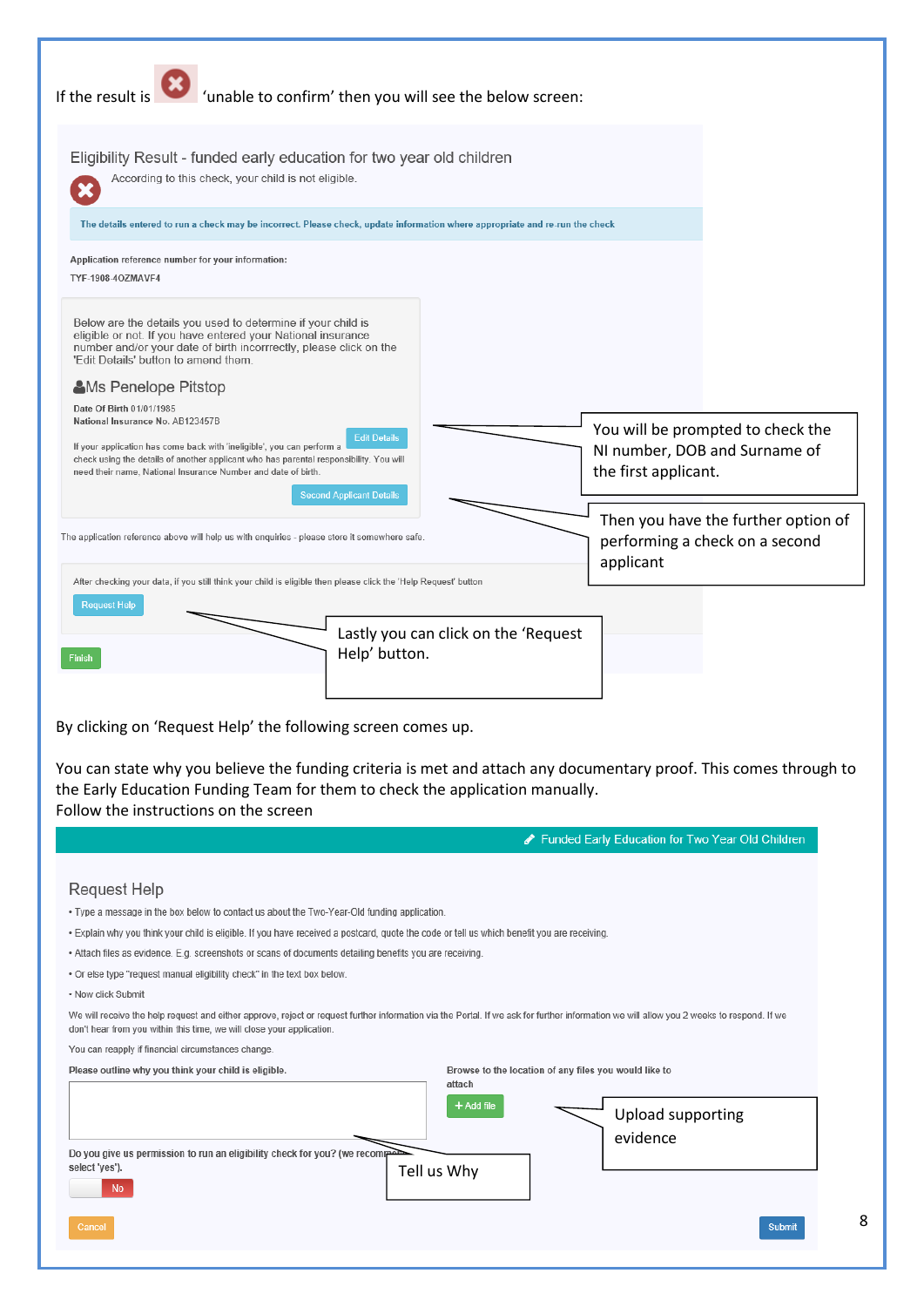| <b>Non-Economic Claim</b>                                                                                                                                                                                                                                                                                                                                                  |
|----------------------------------------------------------------------------------------------------------------------------------------------------------------------------------------------------------------------------------------------------------------------------------------------------------------------------------------------------------------------------|
| Claim on non-economic grounds<br>Selecting<br>will show you the options available for the Non-Economic claim.                                                                                                                                                                                                                                                              |
| <b>Non-economic Criteria Selection</b>                                                                                                                                                                                                                                                                                                                                     |
| Select all of the criteria which applies to your application and please provide the details required for that criteria.                                                                                                                                                                                                                                                    |
| Please note that the maximum amount of evidence you can attach cannot exceed a total of 20MB                                                                                                                                                                                                                                                                               |
| □ Looked After Child A "looked after child" is a child who is (a) in the care of a local authority, or (b) being provided with accommodation by                                                                                                                                                                                                                            |
| a local a<br>Tick to select the category you wish to apply under                                                                                                                                                                                                                                                                                                           |
| Adoption, Residence Order or Special Guardianship Children who have left care but are not able to return home (through adoption<br>orders, residence orders or special guardianship).<br>Please provide details to support your claim relating to the above<br>Please attach any additional evidence relating to the above criteria:                                       |
| criteria:<br>$+$ Add file                                                                                                                                                                                                                                                                                                                                                  |
| <b>Upload supporting</b><br>evidence<br>Tell us Why                                                                                                                                                                                                                                                                                                                        |
| <b>Child has a Special Educational Need (SEN)</b> Has a current statement of Special Educational Needs or an Education, Health and Care<br>plan.                                                                                                                                                                                                                           |
| $\Box$ Child has a disability Is in receipt of Disability Living Allowance (DLA).                                                                                                                                                                                                                                                                                          |
| I confirm that I am responsible for the child I am submitting this application for and that they live with me. All information I have provided as part of<br>this application is correct to the best of my knowledge. I agree that my information can be shared locally for the benefit of my family.<br>$\Box$ I agree<br>Finally tick I agree<br><b>Submit</b><br>Cancel |
|                                                                                                                                                                                                                                                                                                                                                                            |

## **Application Submitted**

Your application for Duke User has been submitted. You will be notified of the result of your claim by email and will receive a message through the portal.

Application reference number for your information:

TYF-1503-NEVXXAF6

The application reference above will help us with enquiries - please store it somewhere safe. If you have any further enquiries about your application or would like to take any further action please contact us at: PO Box 244 Shepherds Bush London E1

This comes through to the Early Education Funding Team for them to check the application manually. **You will receive an email message to log back in and see the results of your application once it has been considered.**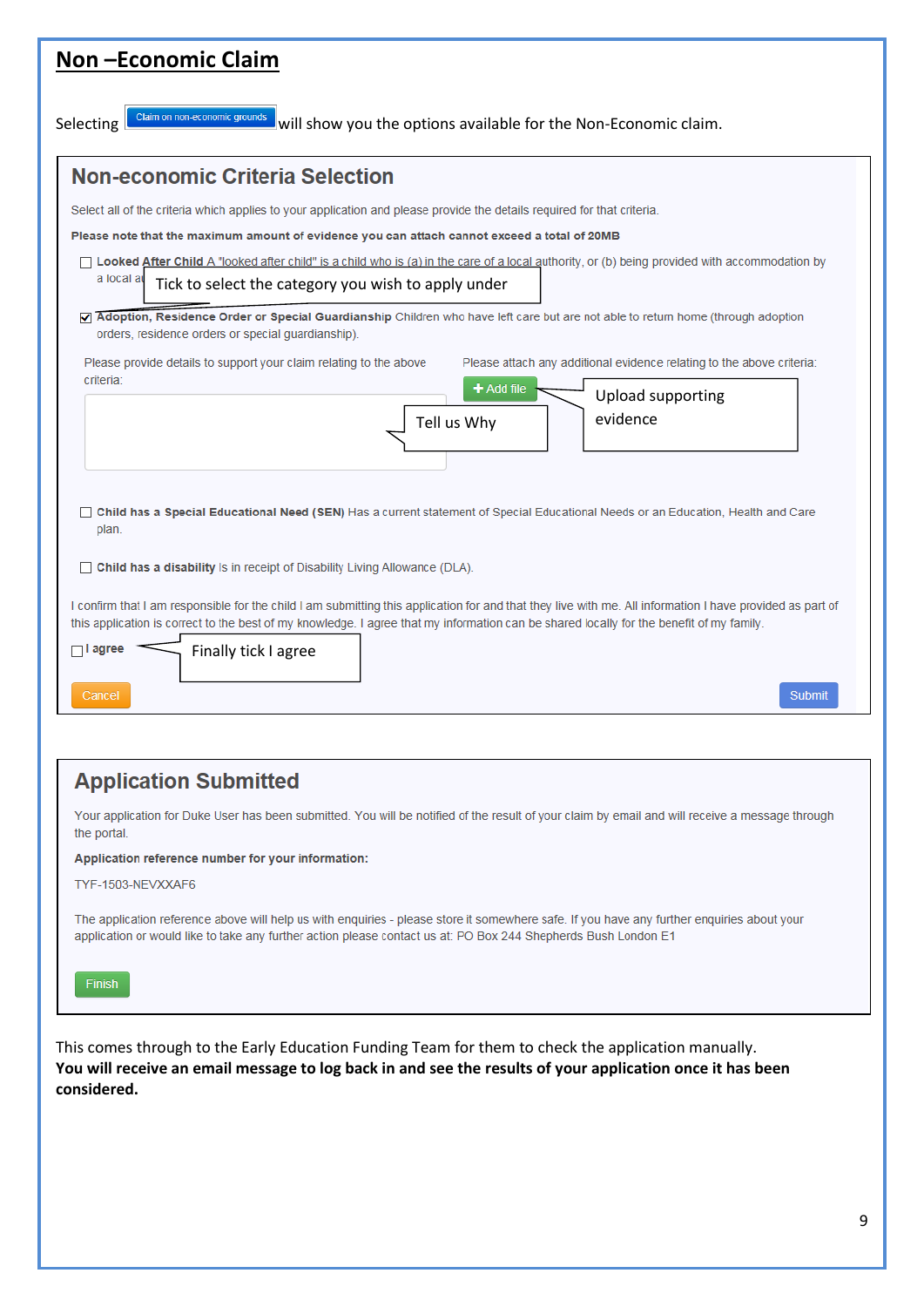

#### **Daisy User**

**Application Reference Number** TYF-1503-Y8D5HOF7 Date Of Birth: 13-Mar-2012 **Current Age: 2** 

You can perform the following actions

• View most recent application

# **SECTION 5 – What happens next**

**If you are successful, print off your eligible voucher and take it to your preferred childcare provider who can offer your child a place.**

**Your Application Reference Number/Code is valid until your child is old enough to receive the three-year-old funding.**

**This is the only Two-Year-Old Funding Application Reference Number/Code you will need. If you move your child to another childcare provider, give it to them.**